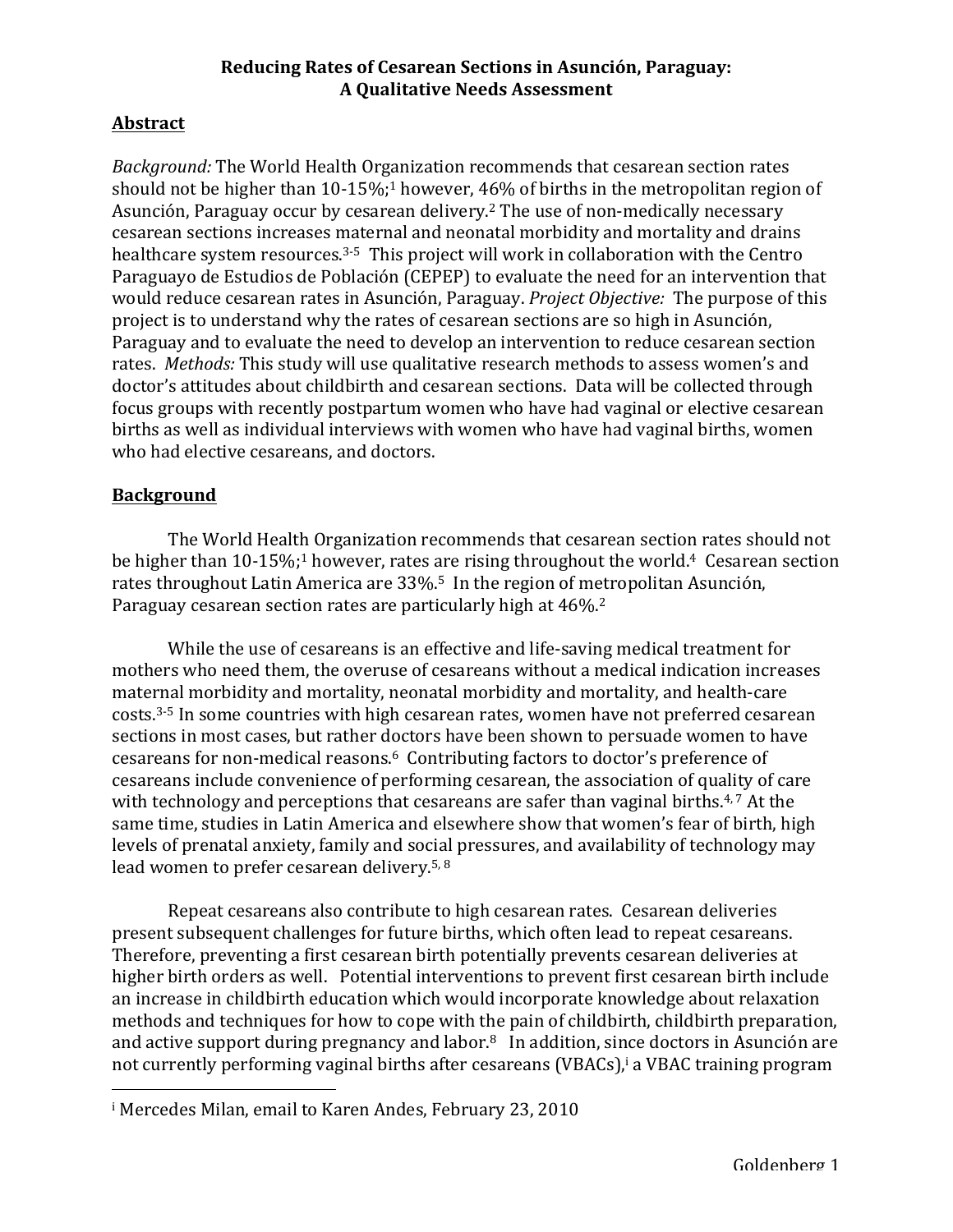could also potentially decrease the high rate of cesareans in Asunción if women who have had one cesarean delivery are subsequently assumed to need to deliver by cesarean. However, in order to decide whether or not an intervention is necessary and what would be appropriate, it is essential to have a better understanding of the factors underlying the high cesarean section rate.

This project will work in collaboration with the Centro Paraguayo de Estudios de Población (CEPEP), an organization dedicated to the improvement of women's reproductive health in Paraguay. With the assistance of CEPEP, this project will evaluate the need for an intervention that would reduce cesarean rates in Asunción, Paraguay. Qualitative methods will be used in order to assess the perceptions that women and doctors have about cesareans and the need for a possible intervention to reduce the high cesarean rates in Asunción.

### **Problem Statement**

There exists a large gap between the World Health Organization's recommended cesarean section rate of  $10-15\%$ <sup>1</sup> and the cesarean rate of 46% in metropolitan Asunción, Paraguay,<sup>2</sup> indicating that some of the cesarean deliveries that are taking place in Asunción are medically unnecessary. High rates of non-medically indicated elective cesarean sections have been associated with a greater risk of maternal and neonatal mortality and while also representing a drain on resources, especially in resource-poor settings.<sup>3-5</sup> With such high cesarean rates in Asunción, a qualitative needs assessment is necessary in order to determine whether or not a program to reduce the rate of cesarean sections should be implemented.

**Project Objective:** The purpose of this project is to understand why the rates of cesarean sections are so high in Asunción, Paraguay and to evaluate the need to develop an intervention to reduce cesarean section rates.

#### **Aims**

- **1.** To understand the attitudes that recent postpartum women had about vaginal births and cesarean sections during their last pregnancy.
- **2.** To identify the reasons why some women choose vaginal birth and why others choose cesarean sections.
- **3.** To assess whether the preference for cesarean sections comes from women, doctors, or both.

## **Research Questions**

1. What are the general perceptions that women have about elective cesarean sections and vaginal births?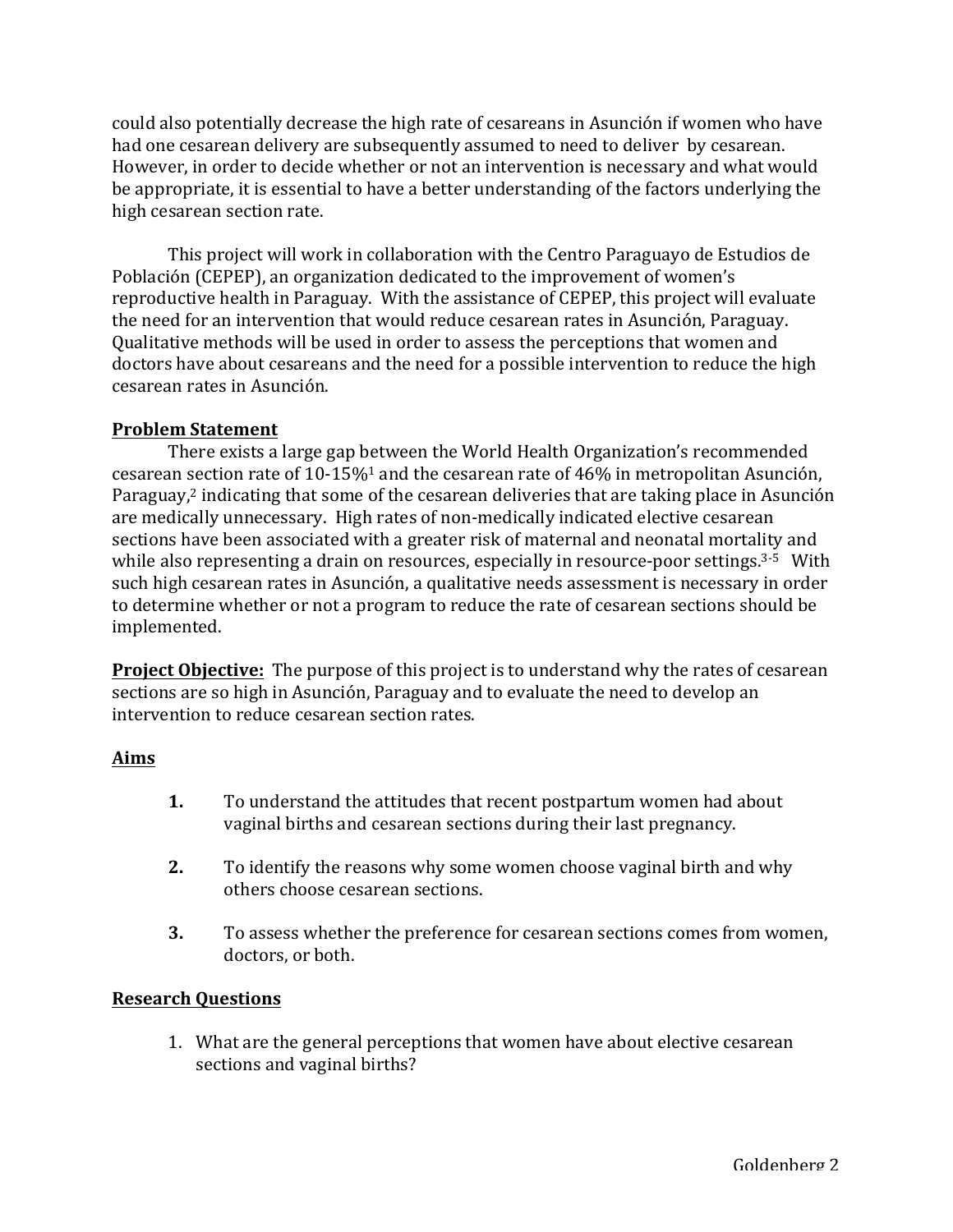- 2. What differentiates women who prefer cesarean sections from women who prefer vaginal births?
- 3. Why do some women in Asunción prefer elective cesarean sections over vaginal births?
- 4. What are locally recognized indicators for medically necessary cesarean sections and why do some doctors decide to recommend elective cesarean sections?
- 5. Would primary prevention and/or VBAC training be considered appropriate potential interventions among doctors and women of childbearing age?

# **Conceptual Framework**

The use of elective cesarean sections in Asunción, Paraguay are very high, which could lead to higher rates of maternal and neonatal morbidity in addition to increased health-care costs. Social determinants, such as socioeconomic status, education level, parity, language spoken, and age contribute to beliefs about childbirth. The sphere of evaluation in this study is to examine women's and doctor's beliefs and the way in which they impact the use of elective cesareans. Potential interventions to reduce the cesarean rate include childbirth education and a VBAC training program.

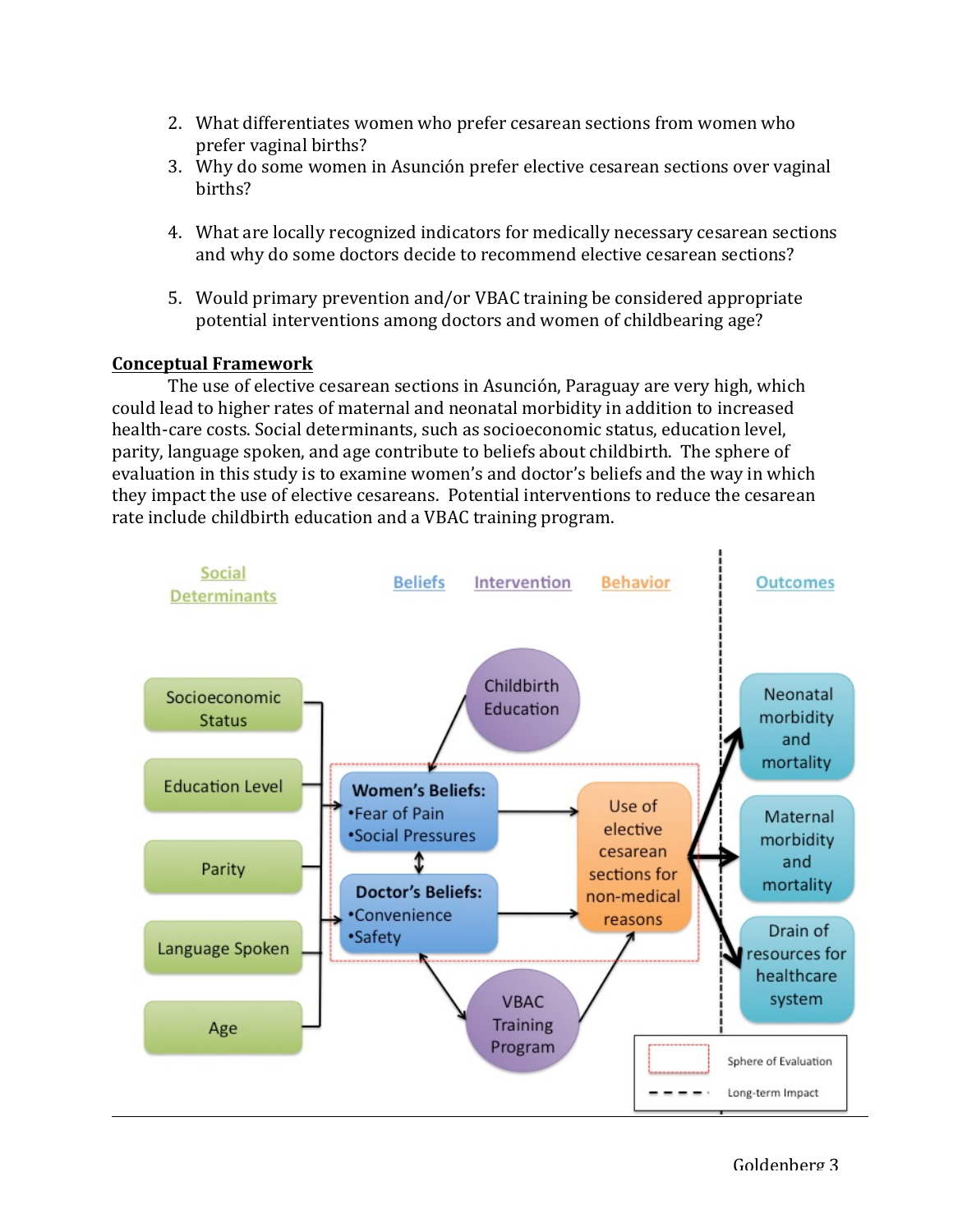### **Design and Methods**

#### *Project Background and Context*

This needs assessment will be conducted in collaboration with the CEPEP, an organization dedicated to the improvement of women's reproductive health in Paraguay. This project will use qualitative research methods to better understand the attitudes and experiences of women giving birth in Asunción, Paraguay and to understand doctor's preferences for type of delivery.

## *Project Site and Study Population*

This study targets middle-class recent postpartum women over the age of 18, who currently live in the Asunción metropolitan area. Even though the highest rates of cesarean sections take place within the women of the highest socioeconomic status, the potential need for intervention impacts a wider range of women and therefore this study will focus on middle-class women. The target population for this study is women who have given birth within one month; however, if recruitment proves difficult, criteria for participants will gradually expand to include women who are three months postpartum and then six months postpartum. Shorter postpartum periods are preferred to ensure that women still clearly remember birth experiences and feelings that they had during pregnancy.

Recruitment of postpartum women will mostly take place at the CEPEP clinics in Asunción, where prenatal and postnatal services are provided. Access to public and private clinics for recruitment will also be available through contacts at the Instituto Nacional de Salud (INS) and the Universidad Nacional de Asunción (UNA).<sup>ii</sup> A brief screening will be used for recruitment. Screening will exclude women who are under the age of 18, who are currently pregnant, and who had a cesarean at their last birth due to a previous cesarean delivery. Women who had emergency cesarean sections will also be excluded from the study, since the focus for this study is elective cesareans.

Obstetric gynecologists or other doctors that deliver babies in Asunción, Paraguay will also be included in this study. Doctors will be recruited through CEPEP, the INS, and the UNA. Doctors will be eligible for this study if they are currently practicing and have performed at least one vaginal birth or cesarean delivery within the month prior to the interview.

#### *Project Design and Methods*

 

#### *Focus Groups*

In order to better understand the general perceptions that women have about vaginal birth and cesarean sections, focus groups will be conducted. Focus groups are a qualitative method typically used to understand community norms and ranges of opinions. There will be 4 focus groups with 6-8 recently postpartum women in each group. Women

II My advisor, Karen Andes, has an active partnership with the Instituto Nacional de Salud and the Medical School of the Universidad Nacional de Asunción, funded by the USAID mission through Higher Education for Development.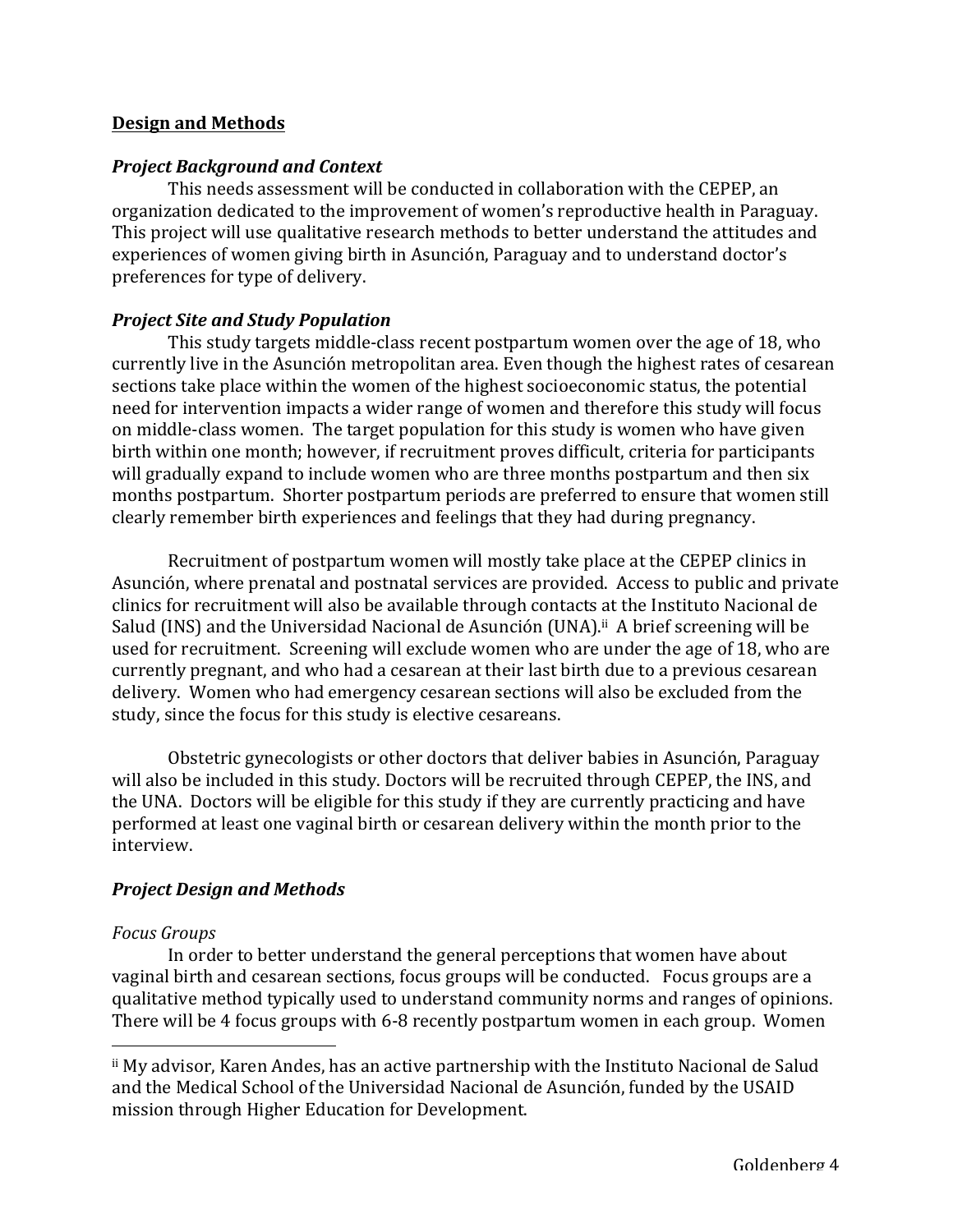who have had elective cesarean sections and women who have had vaginal births will be included in the same focus groups in order to foster the expression of differing perceptions and develop deeper insights into why there are varying opinions about different medical interventions during childbirth. A moderator who speaks both Guarani and Spanish will conduct the focus groups because colloquial Paraguayan Spanish typically includes considerable Guarani vocabulary. The moderator will be a woman recommended by CEPEP and will be trained by the researcher. The researcher, who is fluent in Spanish, will assist with the focus groups as a note-taker. The focus groups will last approximately 90 minutes and will be held in a private office space at the CEPEP facilities or another nearby location.

Focus groups will be used to help understand women's perceptions about childbirth. Key topical areas, or domains, of the focus groups will include women's feelings of fear around childbirth, women's exposure to childbirth education prior to giving birth, ways in which women prepare for birth, women's preferences about vaginal births vs. cesarean sections, and women's feelings about the possibility of having a vaginal birth after a previous cesarean delivery.

#### *Individual In-Depth Interviews with Women*

In order to understand why women elect to have vaginal births or cesarean sections, information about women's birth experiences will be collected in 20-25 individual in-depth interviews. These interviews will include 10 interviews with women who had vaginal births and at least 10 interviews with women who had cesarean sections. Recruitment will focus on women who had elective cesareans. Theoretical sampling will be used after the first 10 interviews with women who had cesareans in order to look for respondents who could fill the gaps in the data, which may include women who had intrapartum cesareans without medical indication. This will potentially provide additional insight into how women and their physicians make decisions during labor, which may differ from their original intentions to give birth vaginally. These criteria will be based on the experience of the woman's most recent birth.

Interviews will last approximately 60 minutes and will take place in a safe and confidential space in CEPEP facilities, women's homes, or another convenient and appropriate location. Women will be offered the option of being interviewed by the researcher in Spanish or by a trained interviewer, who is also fluent in Guarani, prior to beginning the interview.

Domains of the individual in-depth interviews with women will include the history of their last pregnancy and birth, childbirth education, decision-making about vaginal versus cesarean delivery, their relationship with their doctor or other providers during pregnancy and delivery, their social support during pregnancy and birth (including partners and others), experience of recovery after birth, future childbearing and delivery intentions, including reactions to the idea of a VBAC if the pregnancy in question was delivered by cesarean.